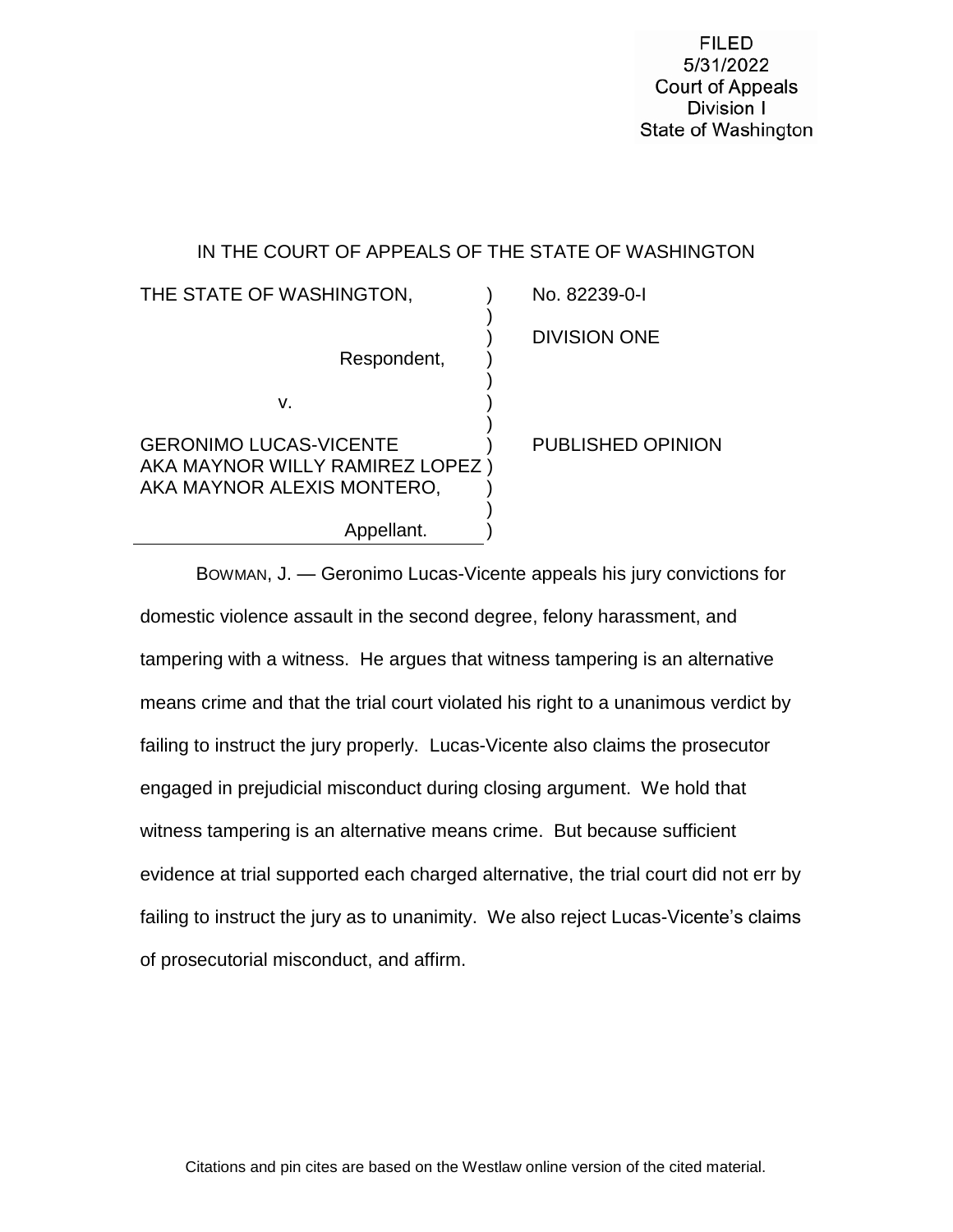$\overline{a}$ 

# FACTS

On February 9, 2020, Lucas-Vicente and his girlfriend Amalfi Samol<sup>1</sup> argued about her friend, Melvin Arteaga Ramos.<sup>2</sup> Lucas-Vicente punched, bit, and pushed Samol to the ground, then started strangling her. Arteaga Ramos watched the assault and believed Lucas-Vicente might kill Samol, so he called 911 for help.<sup>3</sup> When officers arrived, they found Samol lying on her back in the street with Lucas-Vicente "on top of" her. An officer told Lucas-Vicente to back away and wait by the patrol car, which he did.

Samol was crying and "trying to catch her breath." In a "raspy" voice, Samol told officers that Lucas-Vicente was " 'trying to kill me' while pointing to a belt" on the ground next to her. Officers saw blood on Samol's face; scratches on her face, neck, arms, and hands; what looked like human bite marks on her lip and neck; and "elongated red marks" on her neck consistent with strangulation by an object other than human hands.

Police arrested Lucas-Vicente and booked him into the King County jail. Lucas-Vicente then called Samol from jail. 4 During the recorded call, Lucas-Vicente told Samol, "Just don't bring charges" and, "Don't come [to court] tomorrow." Samol was concerned that her car was about to be towed, so she

<sup>1</sup> The record also refers to Samol as "Amalfi Samol Medina." We call her "Samol" based on her self-identification at trial.

 $2$  The record reveals some discrepancy in Arteaga Ramos' legal name. We call him "Arteaga Ramos" based on his self-identification at trial.

<sup>3</sup> The State admitted a transcript of the 911 call with a Spanish-to-English translation as exhibit 46.

<sup>4</sup> The State admitted a transcript of the jail call with a Spanish-to-English translation as exhibit 47.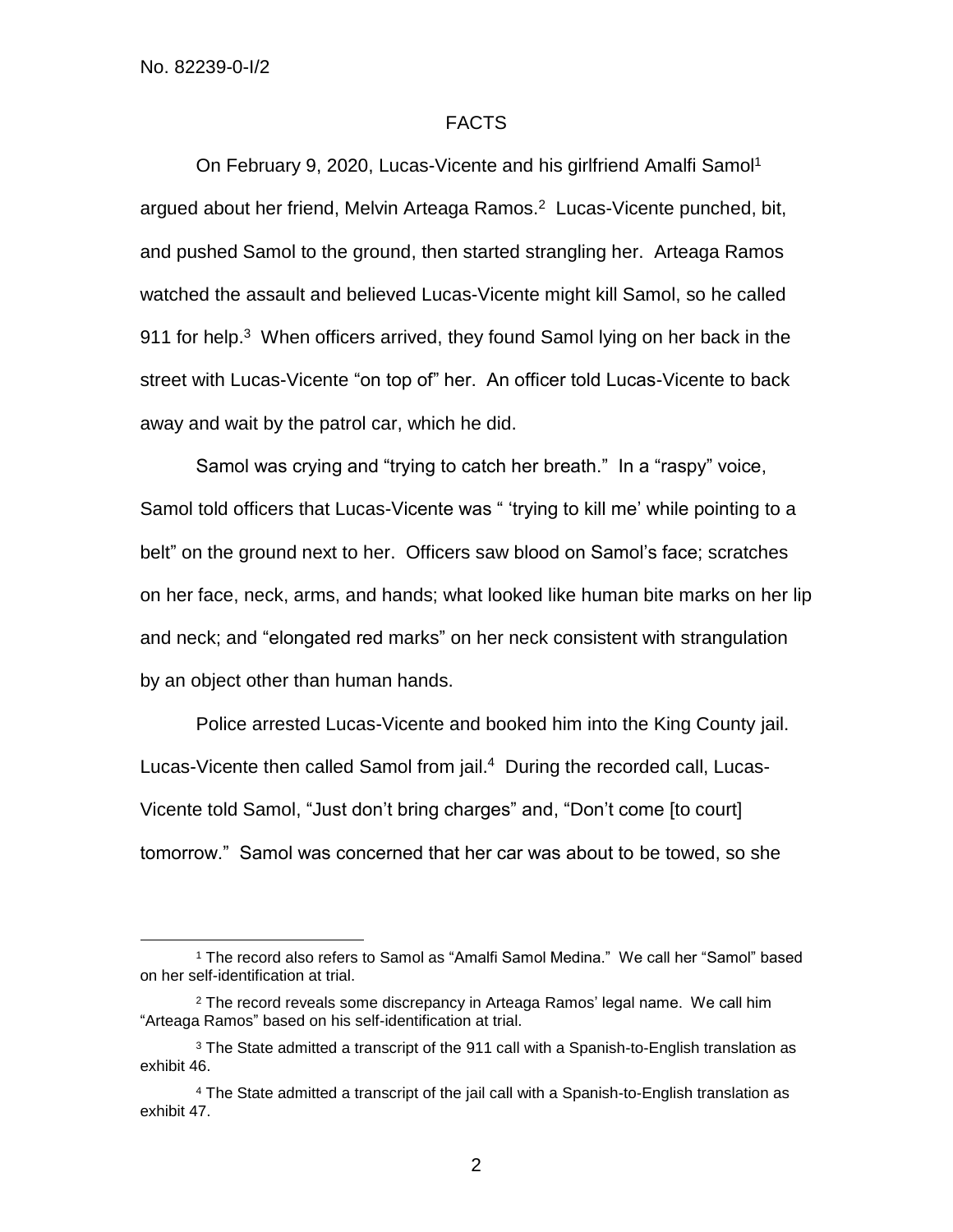asked Lucas-Vicente, "Where are my keys." He said he would tell Samol where the keys were, but only if she agreed not to "go forward with anything" and not "go tomorrow." Samol rejected Lucas-Vicente's "blackmail" and said she was "going to present all of [the] evidence" showing he tried to "kill" her, "bite" her, and "pick up the belt and grab [her] by the neck." Lucas-Vicente told her repeatedly, "Don't do it. . . . Don't do anything."

The State charged Lucas-Vicente with second degree assault, felony harassment, and witness tampering, each with a domestic violence aggravator. A jury convicted Lucas-Vicente of all three crimes, including the domestic violence aggravators.

Lucas-Vicente appeals.

### ANALYSIS

### Unanimity Instruction

 $\overline{a}$ 

Lucas-Vicente claims that witness tampering is an alternative means crime and that the trial court erred in failing to instruct the jury on unanimity. The State argues that witness tampering is not an alternative means crime.<sup>5</sup> In the alternative, the State contends the trial court did not need to instruct the jury on unanimity because sufficient evidence satisfied each statutory alternative.

We review the sufficiency of jury instructions de novo. State v. Clark-El, 196 Wn. App. 614, 619, 384 P.3d 627 (2016) (citing State v. Brooks, 142 Wn.

<sup>5</sup> Lucas-Vicente points to several cases in which we determined that witness tampering is an alternative means crime. See State v. Fleming, 140 Wn. App. 132, 135, 170 P.3d 50 (2007); State v. Lobe, 140 Wn. App. 897, 902-03, 167 P.3d 627 (2007); State v. Nonog, 145 Wn. App. 802, 812-13, 187 P.3d 335 (2008), aff'd, 169 Wn.2d 220, 237 P.3d 250 (2010); State v. McDonald, 183 Wn. App. 272, 276, 333 P.3d 451 (2014). The State contends none of these cases meaningfully analyzed the issue.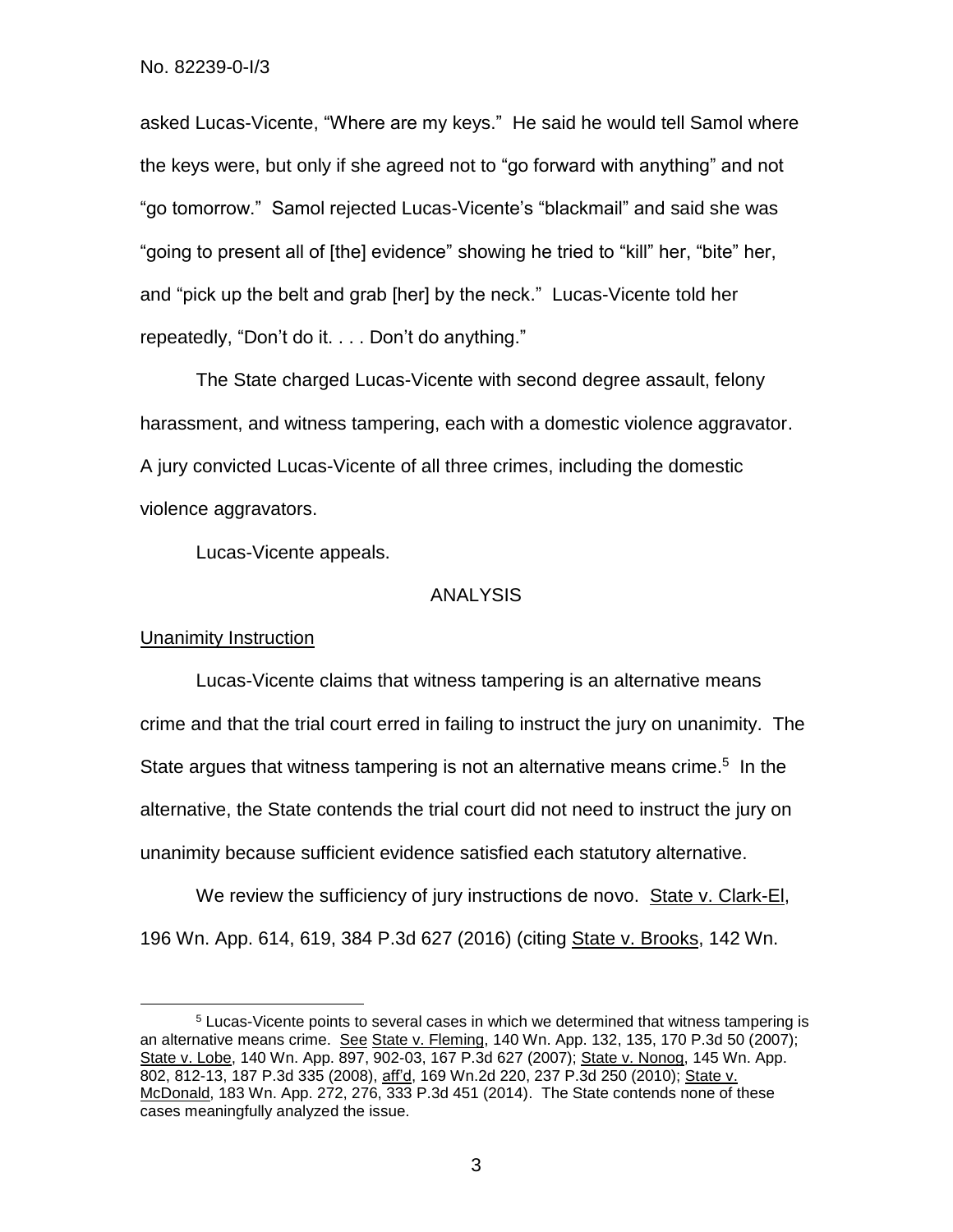App. 842, 848, 176 P.3d 549 (2008)). Instructions are sufficient if they permit each party to argue its theory of the case, do not mislead the jury, and when read as a whole, properly inform the jury of the applicable law. State v. Mark, 94 Wn.2d 520, 526, 618 P.2d 73 (1980); State v. Dana, 73 Wn.2d 533, 536, 439 P.2d 403 (1968) ("instructions must be read as a whole"). The to-convict instruction carries special weight because it gives the jury a " 'yardstick' " to measure guilt or innocence. State v. Mills, 154 Wn.2d 1, 6, 109 P.3d 415 (2005).

## A. Alternative Means

Article I, section 21 of the Washington Constitution guarantees criminal defendants the right to a unanimous jury verdict. State v. Ortega-Martinez, 124 Wn.2d 702, 707, 881 P.2d 231 (1994). This may also include the right to express jury unanimity on the means by which the defendant committed the crime. Id. When a defendant "is charged with (and the jury is instructed on) an alternative means crime, . . . a particularized expression of jury unanimity is required" if there is insufficient evidence to support each of the means. State v. Owens, 180 Wn.2d 90, 95, 323 P.3d 1030 (2014).

An alternative means crime is proscribed criminal conduct that the State may prove in various ways. State v. Smith, 159 Wn.2d 778, 784, 154 P.3d 873 (2007). Because the legislature has not defined what constitutes an alternative means crime, we must evaluate each case on its own merits to determine whether a statute provides alternative means for committing a particular crime. State v. Peterson, 168 Wn.2d 763, 769, 230 P.3d 588 (2010). Though there is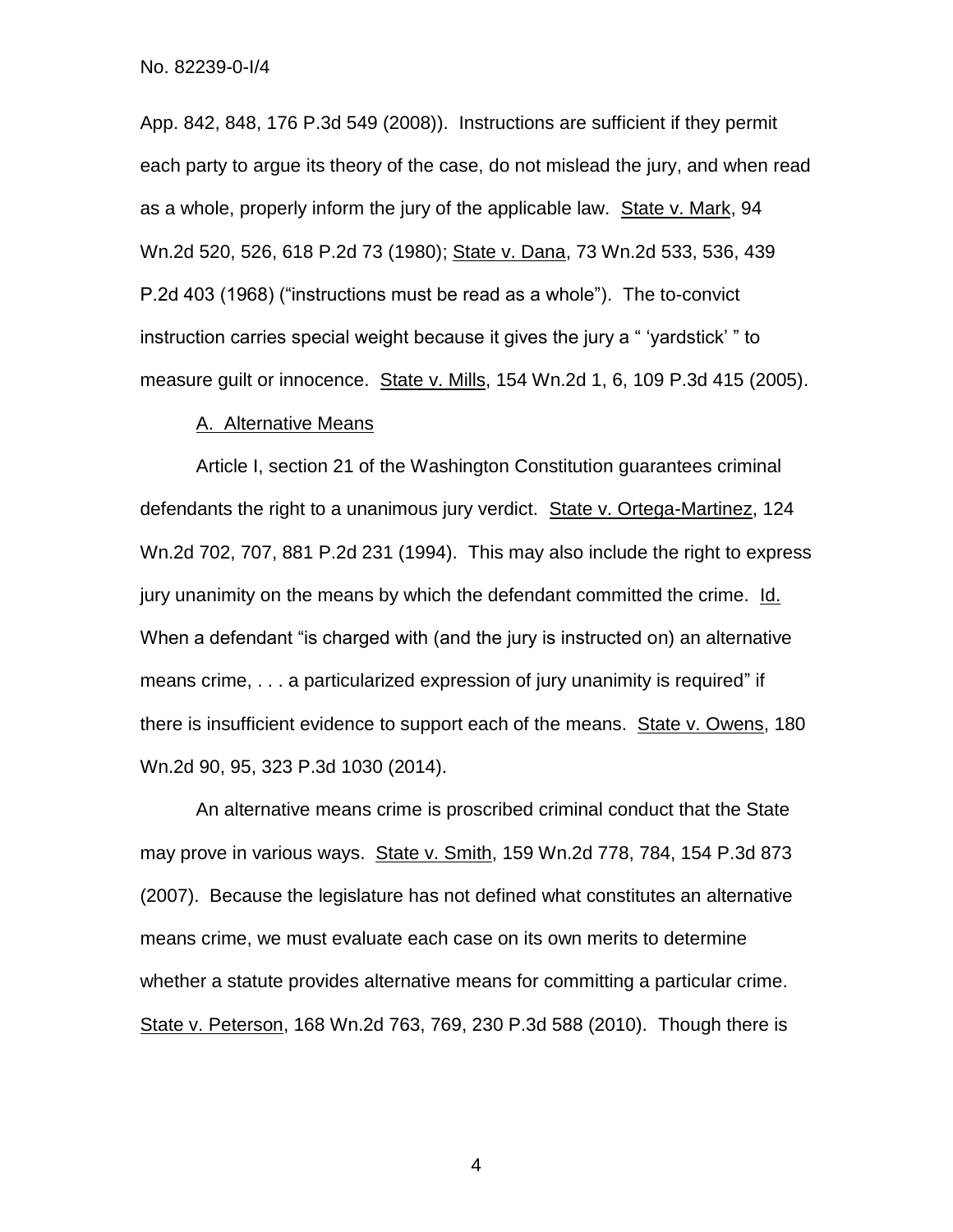no bright-line rule for making this determination, three main principles guide us. See Owens, 180 Wn.2d at 96.

First, "a statute divided into subparts is more likely to be found to designate alternative means." State v. Lindsey, 177 Wn. App. 233, 241, 311 P.3d 61 (2013) (citing State v. Al-Hamdani, 109 Wn. App. 599, 607, 36 P.3d 1103 (2001)). But using the disjunctive "or" in a list of ways to commit the crime does not necessarily mean that they are alternative means. Owens, 180 Wn.2d at 96. Second, the statutory definitions of the elements of a crime seldom create alternative means for that crime. Id. Third, we focus on whether each alleged alternative describes distinct acts that amount to the same crime. State v. Sandholm, 184 Wn.2d 726, 734, 364 P.3d 87 (2015). The more varied the criminal conduct, the more likely the statute describes alternative means. Id.; see also Owens, 180 Wn.2d at 97 ("[A]lternative means should be distinguished based on how varied the actions are that could constitute the crime."). When the statute describes only minor nuances of the same act, it is more likely that the various "alternatives" are merely facets of the same criminal conduct. Sandholm, 184 Wn.2d at 734.

Under RCW 9A.72.120(1), a person commits the crime of witness tampering if he or she tries to induce a witness in an official proceeding to:

(a) Testify falsely or, without right or privilege to do so, to withhold any testimony; or

(b) Absent himself or herself from such proceedings; or

(c) Withhold from a law enforcement agency information which he or she has relevant to a criminal investigation.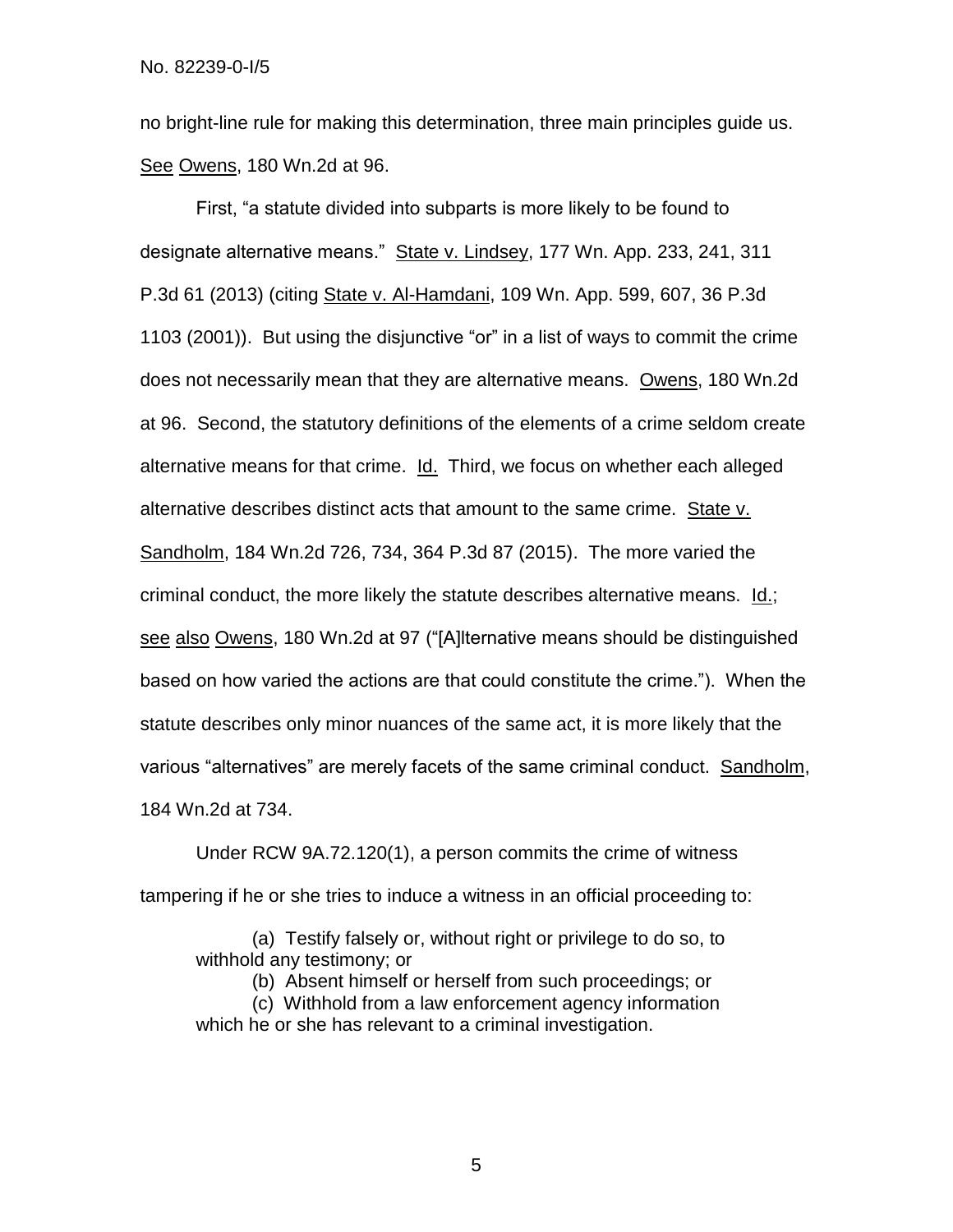Applying the principles discussed above, we conclude that witness tampering is an alternative means crime. First, the statute uses the disjunctive "or" between each subsection to distinguish conduct, suggesting the legislature intended alternative means. Second, the "alternatives" amount to more than mere definitions of essential terms of the crime. And third, each subsection is itself an essential element describing a distinct way that the defendant commits the crime—attempting to induce a witness' testimony, appearance at an official proceeding, or cooperation with law enforcement's investigation. RCW

9A.72.120(1)(a)-(c).

We reached the same conclusion for a similarly structured statute,

interfering with the reporting of domestic violence. See State v. Nonog, 145 Wn.

App. 802, 812-13, 187 P.3d 335 (2008), aff'd, 169 Wn.2d 220, 237 P.3d 250

(2010); RCW 9A.36.150. Under RCW 9A.36.150(1), a person commits the crime

of interfering with the reporting of domestic violence if the person:

(a) Commits a crime of domestic violence, as defined in RCW 10.99.020; and

(b) Prevents or attempts to prevent the victim of or a witness to that domestic violence crime from calling a 911 emergency communication system, obtaining medical assistance, or making a report to any law enforcement official.

In concluding that the offense is an alternative means crime, we determined:

The variations [in RCW 9A.36.150(1)] are themselves essential terms. . . . Interfering with reporting of a crime of domestic violence . . . . does not criminalize all acts that might appear to constitute interfering with the reporting of domestic violence. Interference is culpable only when a victim or witness is trying to report the crime to a particular entity.

Nonog, 145 Wn. App. at 813.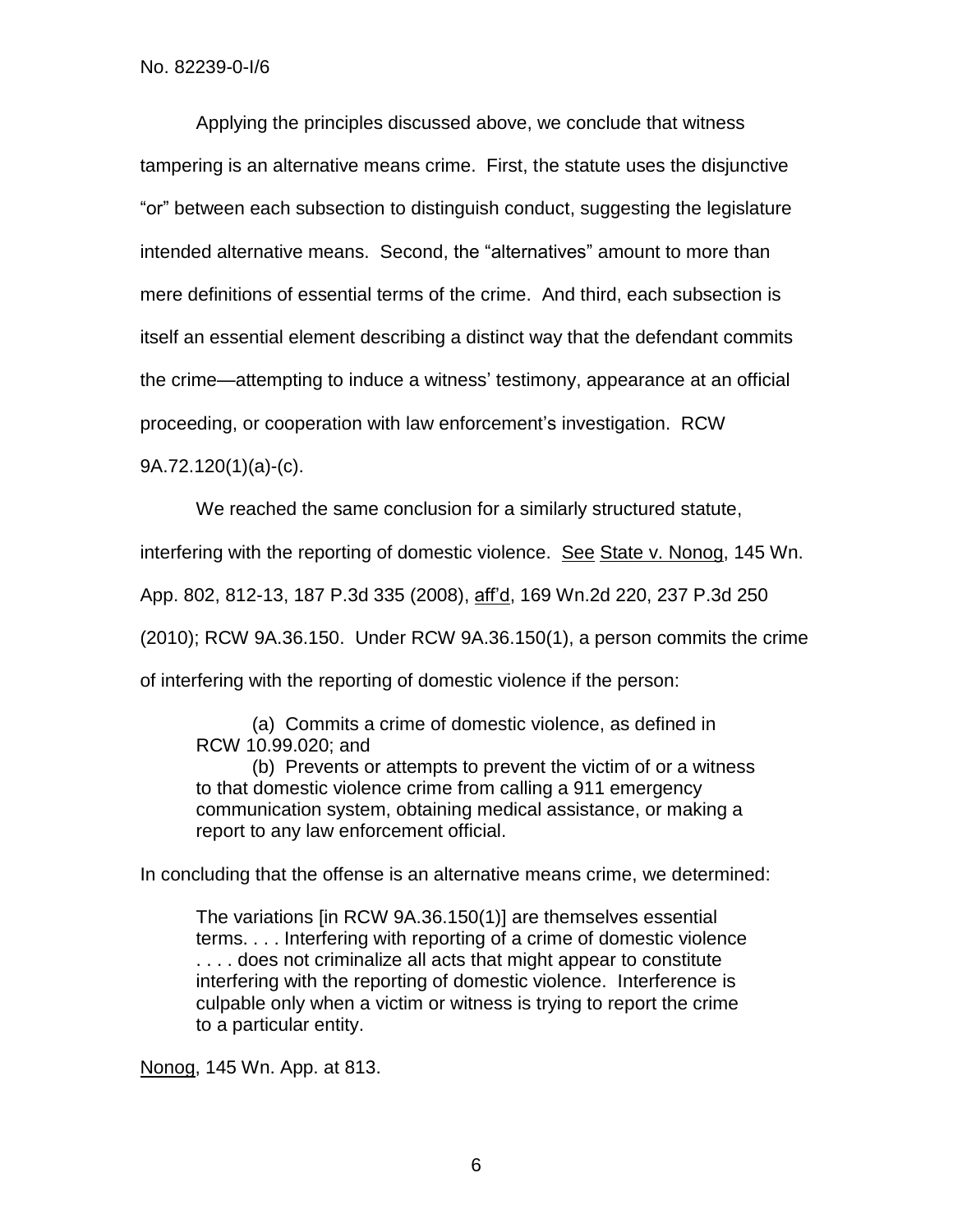$\overline{a}$ 

Here, too, the variations in a witness' conduct are themselves essential terms of the crime of tampering with a witness. Attempts to induce a witness are criminal only if they relate to the witness' testimony in an official proceeding, appearance at an official proceeding, or willingness to provide information in a criminal investigation.<sup>6</sup> RCW 9A.72.120(1)(a)-(c). We agree with Lucas-Vicente that witness tampering is an alternative means crime.

# B. To-Convict Jury Instruction

Lucas-Vicente next contends the court instructed the jury as to three alternative means of witness tampering: (1) inducing Samol to testify falsely, (2) inducing Samol to withhold testimony, and (3) inducing Samol to absent herself from an official proceeding. We disagree.

The alternative means analysis does not apply to subalternatives. State v. Christian, 18 Wn. App. 2d 185, 202, 489 P.3d 657, review denied, 198 Wn.2d 1024, 497 P.3d 394 (2021). When a statute provides alternative ways to satisfy each alternative means (i.e., "a 'means within [a] means' "), the alternative means doctrine does not apply. State v. Smith, 159 Wn.2d 778, 783, 154 P.3d 873 (2007)<sup>7</sup> (quoting In re Pers. Restraint of Jeffries, 110 Wn.2d 326, 339, 752 P.2d 1338 (1988)). As discussed above, when alternatives are simply "minor nuances inhering in the same act," they are merely "facets of the same criminal conduct." Sandholm, 184 Wn.2d at 734.

<sup>&</sup>lt;sup>6</sup> Division Three of our court reached the same conclusion when considering the similarly worded witness intimidation statute, RCW 9A.72.110(1). State v. Boiko, 131 Wn. App. 595, 599, 128 P.3d 143 (2006) (Witness intimidation is an alternative means crime because a person may commit the crime "by using a threat against a current or prospective witness in order to accomplish any one of four different goals.").

<sup>7</sup> Alteration in original; internal quotation marks omitted.

<sup>7</sup>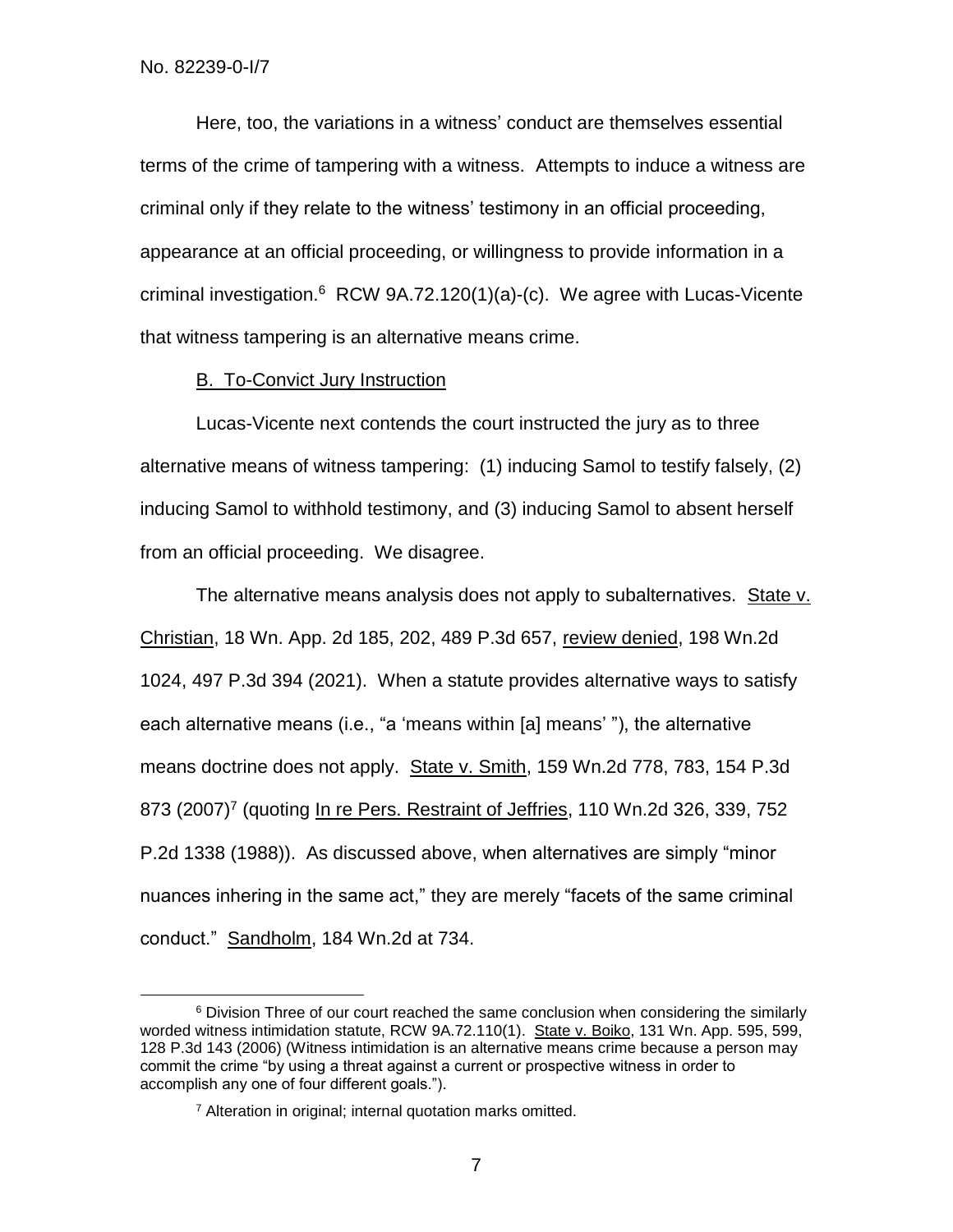Here, the court instructed the jury that to convict Lucas-Vicente of witness tampering, it must find:

(1) That on or about February 9, 2020, the defendant attempted to induce Amalfi Samol Medina to testify falsely or, without right or privilege to do so, withhold any testimony, or absent himself or herself from any official proceeding; and

(2) That Amalfi Samol Medina was a witness or a person the defendant had reason to believe was about to be called as a witness in any official proceedings; and

(3) That any of these acts occurred in the State of Washington.

Subsection (1) of the to-convict instruction stems from RCW

9A.72.120(1)(a) and (b). A defendant is culpable under subsection (1)(a) of the statute when he induces the witness in an official proceeding to testify falsely or to withhold testimony altogether. These differences are mere variations of the same act—influencing the testimony of a witness. They do not amount to alternative means. We conclude that the State charged Lucas-Vicente with only two alternative means: (1) inducing Samol to testify falsely or withhold her testimony under RCW 9A.72.120(1)(a) and (2) inducing Samol to absent herself from any official proceeding under RCW 9A.72.120(1)(b).

# C. Sufficiency of the Evidence

The State argues that sufficient evidence supports each alternative means charged, so the trial court did not err in failing to instruct the jury on unanimity. We agree.

When there is sufficient evidence to support each of the alternative means of committing a crime, express jury unanimity as to which means the defendant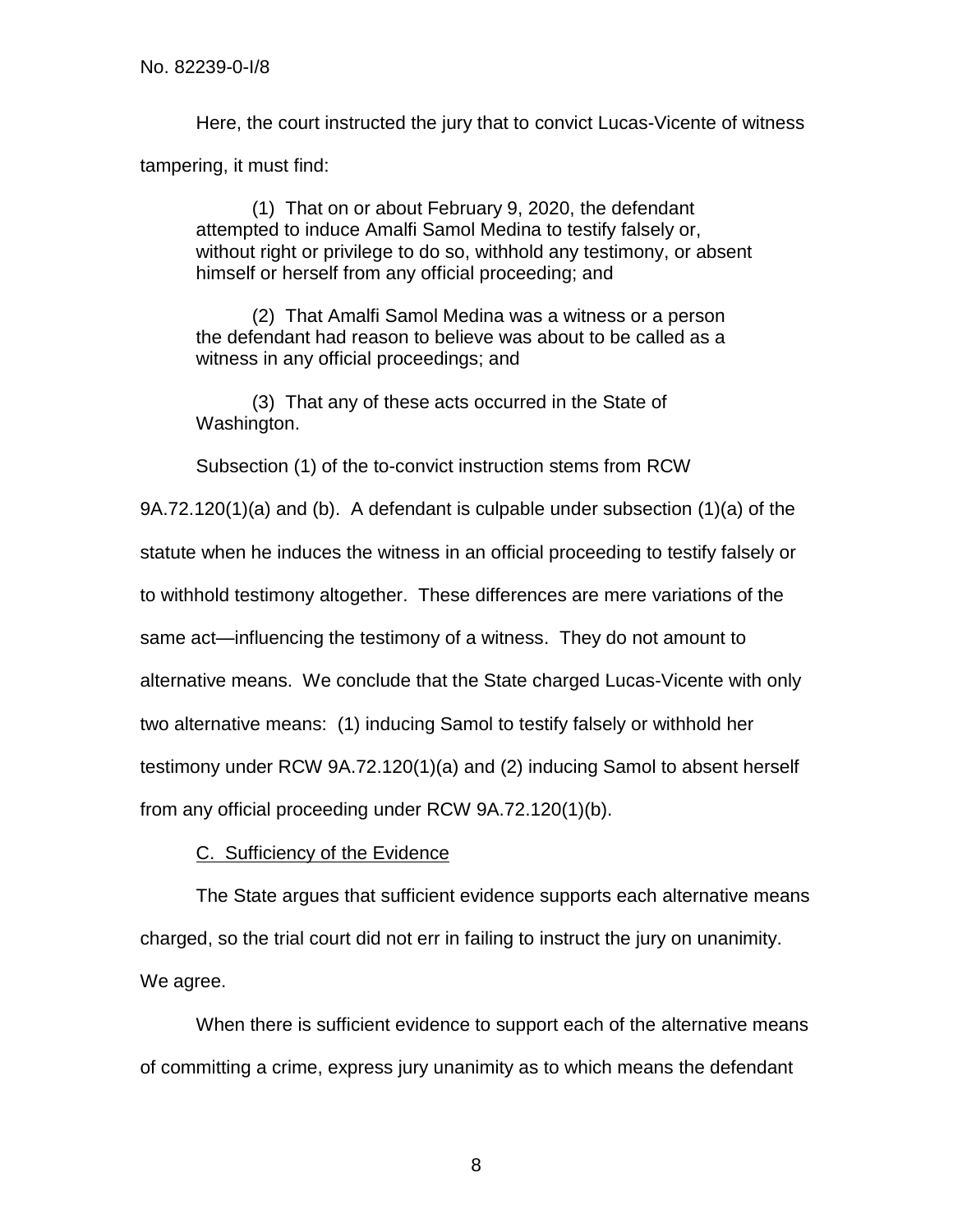committed is not required. Owens, 180 Wn.2d at 95. Due process concerns arise only where sufficient evidence does not support one or more of the alternatives presented to the jury. State v. Woodlyn, 188 Wn.2d 157, 165, 392 P.3d 1062 (2017). When sufficient evidence supports each alternative means submitted to the jury, we infer that the jury was unanimous as to the means. Ortega-Martinez, 124 Wn.2d at 707-08. Evidence is sufficient if, viewed in a light most favorable to the State, any rational trier of fact could find the essential elements of the crime beyond a reasonable doubt. Owens, 180 Wn.2d at 99.

Lucas-Vincente concedes that sufficient evidence shows he tried to induce Samol to withhold testimony as well as absent herself from court. We accept the concession. Samol testified that Lucas-Vicente told her not to come to court and not to "press charges." And the jury received a transcript of the phone call where Lucas-Vicente urged Samol not to "go forward with anything" or "do anything." He also told Samol, "Just don't bring charges" and, "Don't come [to court] tomorrow." Because sufficient evidence supports both statutory alternatives charged, the trial court did not err in failing to instruct the jury on unanimity.

#### Prosecutorial Misconduct

Lucas-Vicente argues that the prosecutor committed misconduct during closing argument by appealing to the passions of the jury and vouching for the credibility of a State witness and that the court erred by overruling his objections.

To establish prosecutorial misconduct, Lucas-Vicente must show that the prosecutor acted improperly and that the conduct prejudiced his right to a fair trial. State v. Dhaliwal, 150 Wn.2d 559, 578, 79 P.3d 432 (2003). A defendant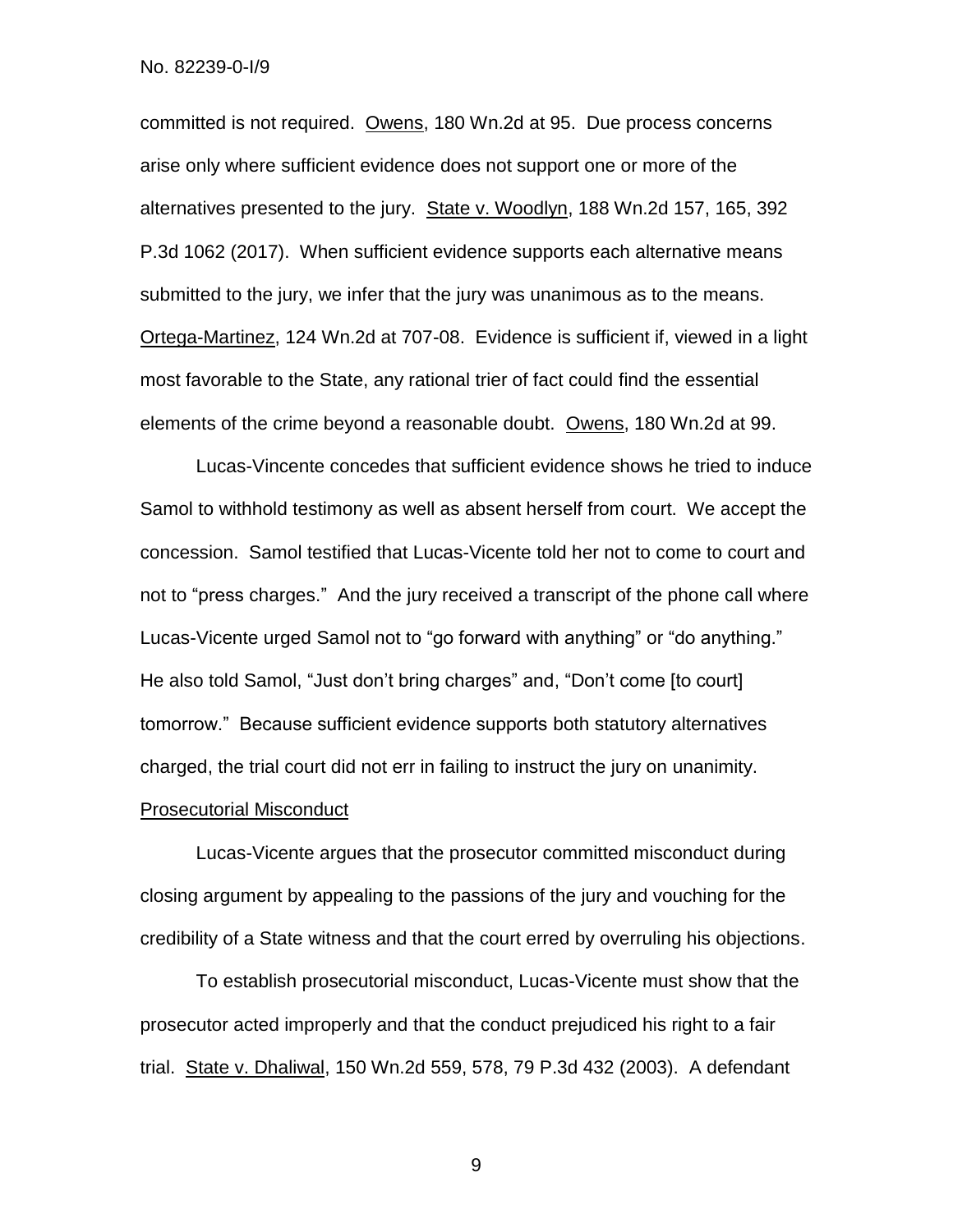who does not object to alleged misconduct waives any claim of error unless he shows the misconduct was so flagrant and ill intentioned that a jury instruction could not have cured the resulting prejudice. State v. Emery, 174 Wn.2d 741, 760-61, 278 P.3d 653 (2012). But when, as here, a defendant objects to the alleged misconduct, he need show only that the remarks were improper and that there is a substantial likelihood the misconduct affected the verdict. Id. at 760. We consider alleged improper statements by a prosecutor in the context of the argument as a whole, the issues in the case, the evidence, and the jury instructions. State v. Russell, 125 Wn.2d 24, 85-86, 882 P.2d 747 (1994). We review the trial court's decision on prosecutorial misconduct for an abuse of discretion. State v. Robinson, 189 Wn. App. 877, 893, 359 P.3d 874 (2015).

### A. Appealing to the Passions of the Jury

Lucas-Vicente alleges the prosecutor improperly appealed to the jurors' emotions by exaggerating the severity of his assault on Samol. The State contends the prosecutor argued a reasonable inference from the evidence to establish a necessary element of felony harassment. We agree with the State.

The State has wide latitude to make closing arguments using reasonable inferences from the evidence, but a prosecutor must seek convictions based on only probative evidence and sound reason. State v. Thorgerson, 172 Wn.2d 438, 448, 258 P.3d 43 (2011); State v. Casteneda-Perez, 61 Wn. App. 354, 363, 810 P.2d 74 (1991). A prosecutor commits misconduct by asking jurors to convict based on their emotions rather than the evidence. In re Pers. Restraint of Glasmann, 175 Wn.2d 696, 704, 286 P.3d 673 (2012).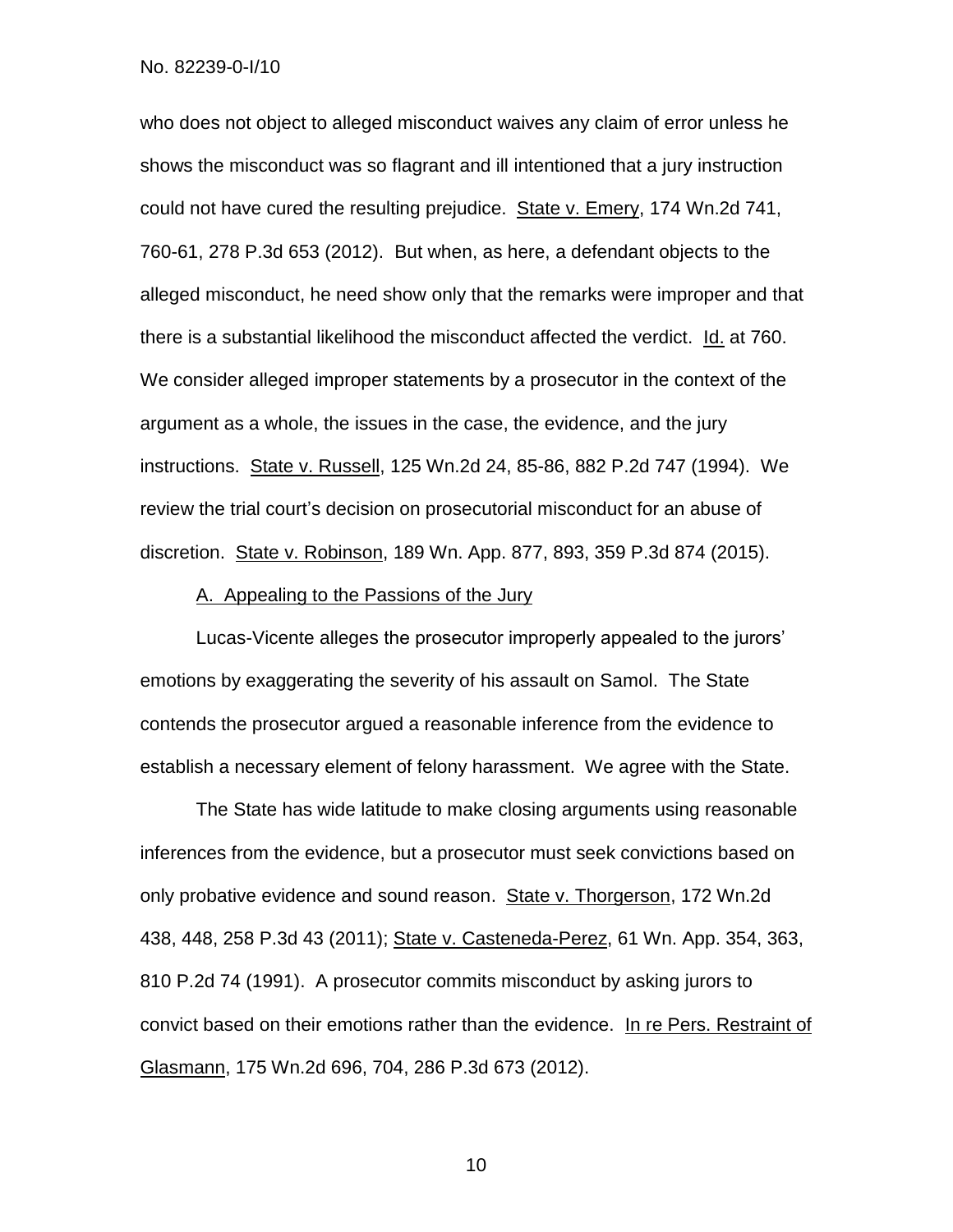Lucas-Vicente argues the prosecutor's statement during closing argument that "Mr. Lucas Vicente could have very well killed [Samol] that day" "inflamed the jury" by "painting him as a potential murderer—one whom the jury surely needed to convict in order to prevent him from potentially murdering Ms. Samol or others." But the State showed that Lucas-Vicente bit Samol on her lip and neck, punched her in the face multiple times, choked her with his hands, and strangled her with a belt. Samol testified that while he did these acts, Lucas-Vicente told her to " '[h]urry up and die' " multiple times. And officers who arrived at the scene testified that Samol kept repeating, " 'He tried to kill me.' " Substantial evidence supported the prosecutor's inference.

The prosecutor's argument was also relevant to the charge of felony harassment. To prove felony harassment, the State had to show that Lucas-Vicente knowingly threatened to kill Samol and that his conduct placed her in reasonable fear that he would carry out the threat. See RCW 9A.46.020(2)(b)(ii), (1)(b). The severity of Lucas-Vicente's physical attack was probative of the reasonableness of Samol's fear that he would kill her. The prosecutor's comment did not amount to misconduct and the court did not err in overruling the defense's objections.

# B. Vouching

Lucas-Vicente also complains that the prosecutor improperly vouched for Arteaga Ramos' credibility. He points to the prosecutor's statement to the jury that Arteaga Ramos "shared the truth about what happened on February 9th, 2020" and "was truthful" in describing what he saw and heard during the incident.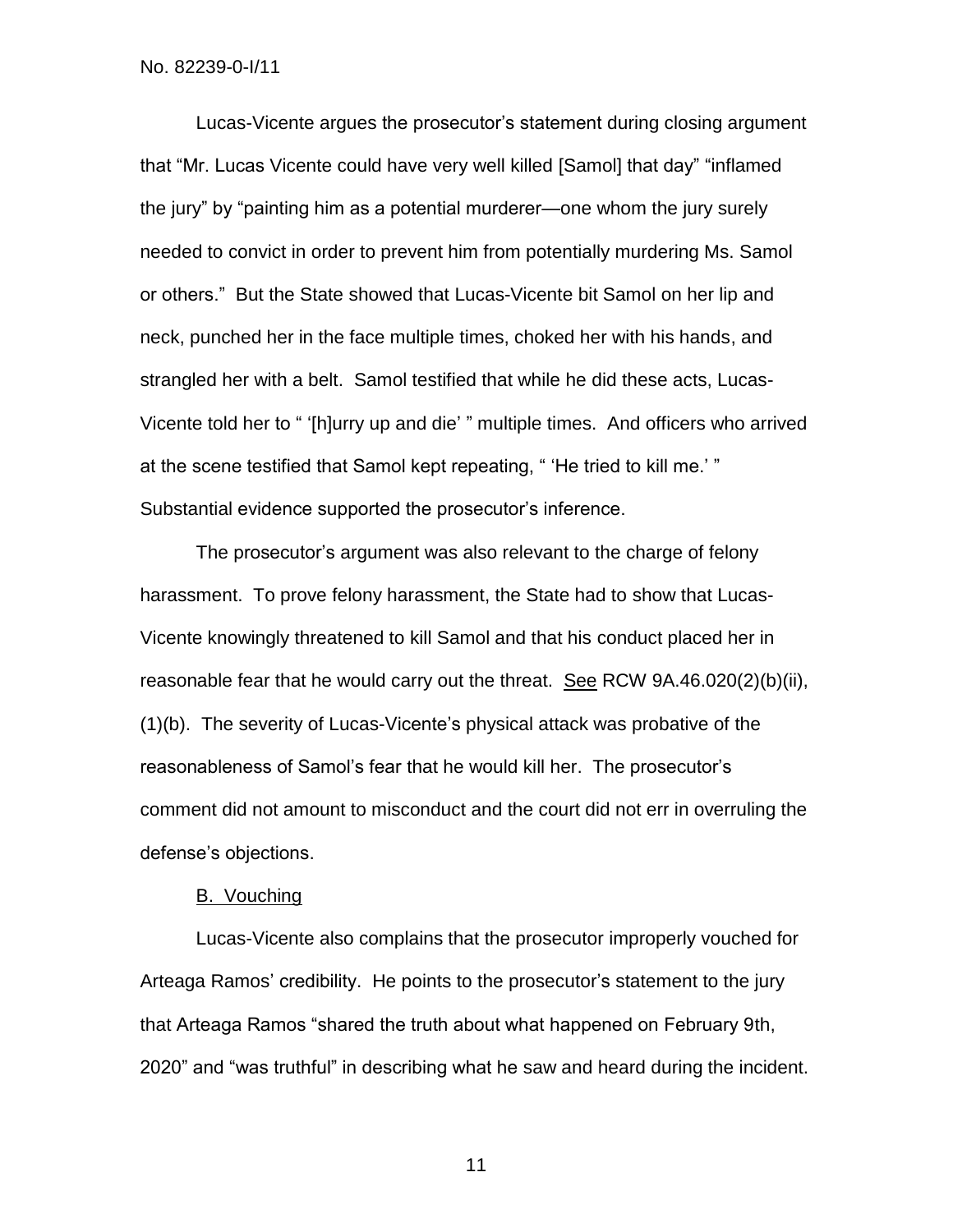The State asserts that looking at the prosecutor's entire argument, she was not expressing an opinion, but instead showing the jury it could believe Arteaga Ramos' testimony because it aligned with the statements he made to the 911 operator during the assault. Again, we agree with the State.

It is misconduct for a prosecutor to express a personal belief in the veracity of a witness. State v. Ish, 170 Wn.2d 189, 196, 241 P.3d 389 (2010). Vouching occurs if the prosecutor either (1) places the prestige of the government behind the witness or (2) indicates that information not presented to the jury supports the witness' testimony. Robinson, 189 Wn. App. at 892-93. But prosecutors may "argue reasonable inferences from the evidence, including evidence respecting the credibility of witnesses." Thorgerson, 172 Wn.2d at 448.

During the assault, Arteaga Ramos told the 911 operator that "someone is grabbing a woman. He is choking her." He pleads with 911 to "come now" because "[s]omeone is beating up a woman here" and "asphyxiating her." And at different times throughout the entire 911 call, Arteaga Ramos is yelling at someone else, "Don't hit her like that, dude," "Don't grab her like that," and, "Let her go." He then tells the 911 operator, "He is hitting her a lot." At trial, Arteaga Ramos testified that he saw Lucas-Vicente punch Samol multiple times then grab her by the hair, throw her to the ground, sit on her chest, and choke her with his hands and belt.

In closing argument, the prosecutor reread the court's instruction that the jurors "are the sole judges of the credibility of each witness." Consistent with this instruction, she told the jury it could consider, among other things, "the